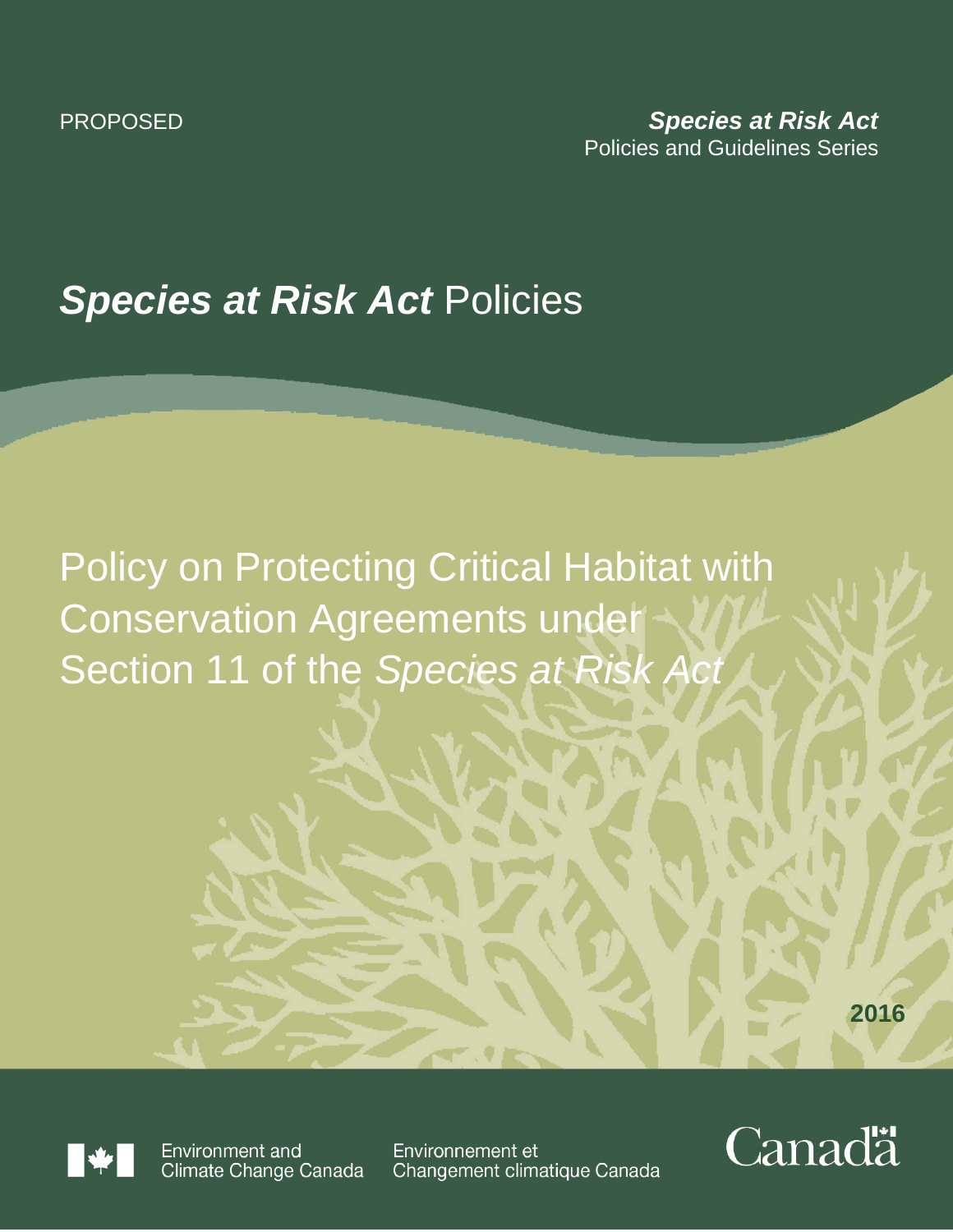#### **Recommended citation:**

Environment and Climate Change Canada. 2016. Policy on Protecting Critical Habitat with Conservation Agreements under Section 11 of the *Species at Risk Act* [Proposed]. *Species at Risk Act:* Policies and Guidelines Series. Environment and Climate Change Canada, Ottawa. 2 pp.

Cat. No.: CW66-533/2016E-PDF

ISBN: 978-0-660-05908-2

Unless otherwise specified, you may not reproduce materials in this publication, in whole or in part, for the purposes of commercial redistribution without prior written permission from Environment and Climate Change Canada's copyright administrator. To obtain permission to reproduce Government of Canada materials for commercial purposes, apply for Crown Copyright Clearance by contacting:

Environment and Climate Change Canada Public Inquiries Centre 7th Floor, Fontaine Building 200 Sacré-Coeur Boulevard Gatineau QC K1A 0H3 Telephone: 819-997-2800 Toll Free: 1-800-668-6767 (in Canada only) Email: [ec.enviroinfo.ec@canada.ca](mailto:ec.enviroinfo.ec@canada.ca)

© Her Majesty the Queen in Right of Canada, represented by the Minister of Environment and Climate Change, 2016

Aussi disponible en français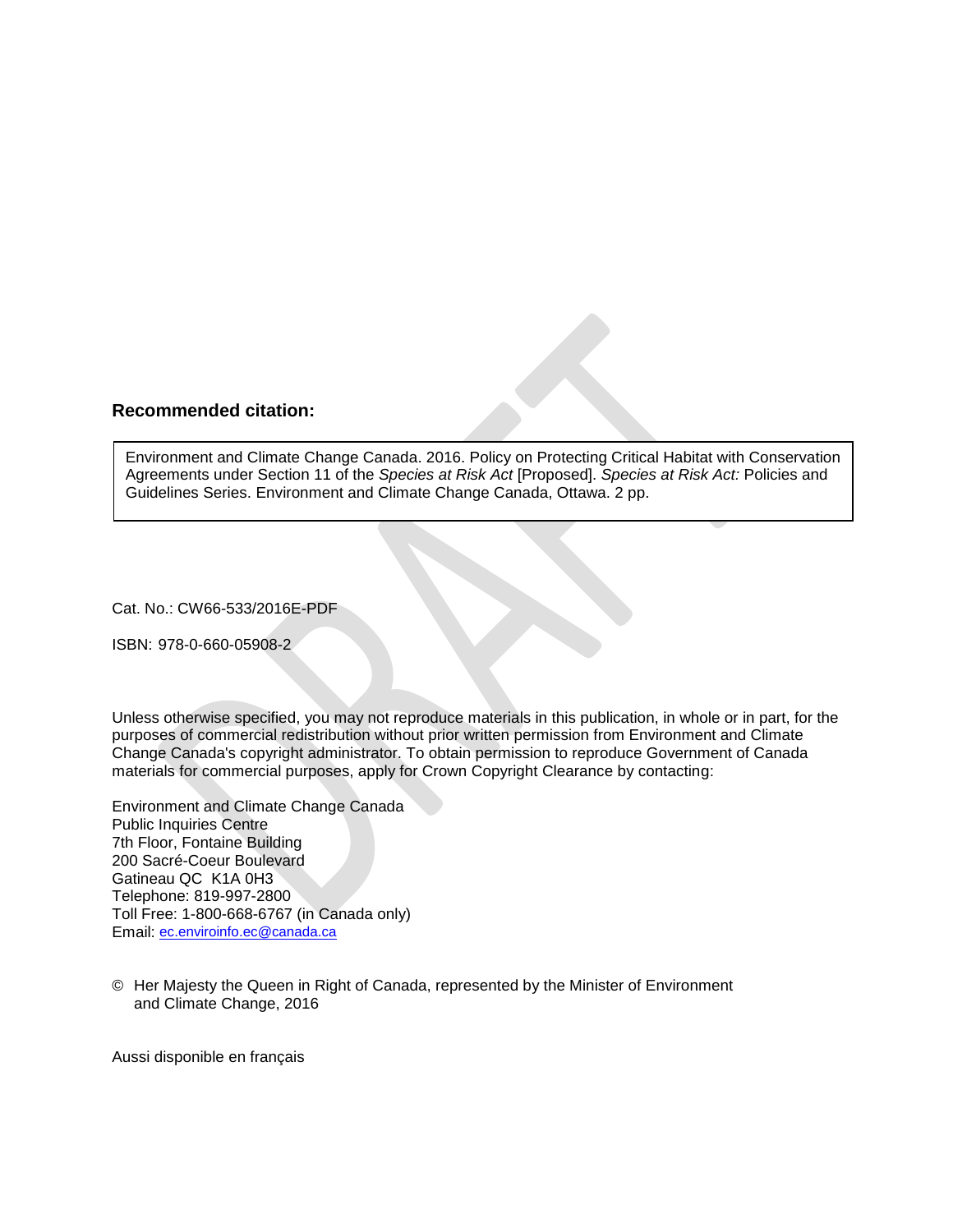#### **1.0 Preface**

Section 11 of the *Species at Risk Act* ('SARA', the Act) authorizes a competent minister to enter into a conservation agreement to benefit a species at risk or enhance its survival in the wild. The agreement must provide for the taking of conservation measures consistent with the purposes of the Act, and may include measures with respect to protecting the species' habitat, including its critical habitat. Sections 58 and 61 of the Act indicate that a section 11 agreement can serve as a mechanism to protect critical habitat.

Further to the draft Policy on the Protection of Critical Habitat on Non-Federal Lands, this document provides a policy statement, and the criteria that will be applied to determine whether or not a particular section 11 agreement protects critical habitat under sections 58 or 61 of the Act.

### **2.0 Policy Statement**

A section 11 agreement will be considered to protect critical habitat if and only if:

- The risk of critical habitat destruction occurring is low if the conservation measures it includes are undertaken; and
- It remains apparent that the measures are being undertaken.

### **3.0 Policy Requirements**

For a section 11 agreement to satisfy the policy statement, it must articulate the conservation measures required to protect the critical habitat, and must include provisions that provide assurance that those measures will continue to be taken.

A given section 11 agreement will be assessed against the policy statement by applying the following criteria, all of which must be satisfied:

- The species at risk, and the geographical area to which the agreement applies, are specified in the agreement;
- The habitat to which the measures apply is identified as critical habitat in the final recovery strategy or action plan for the species;
- The conservation measures address any gaps in critical habitat protection such that there is a low level of risk that the critical habitat will be destroyed;
- Monitoring and reporting requirements and any financial considerations are structured in a manner that provides assurance that the conservation measures in the agreement are being and will continue to be undertaken;
- The duration of the agreement is specified, and does not exceed five years;